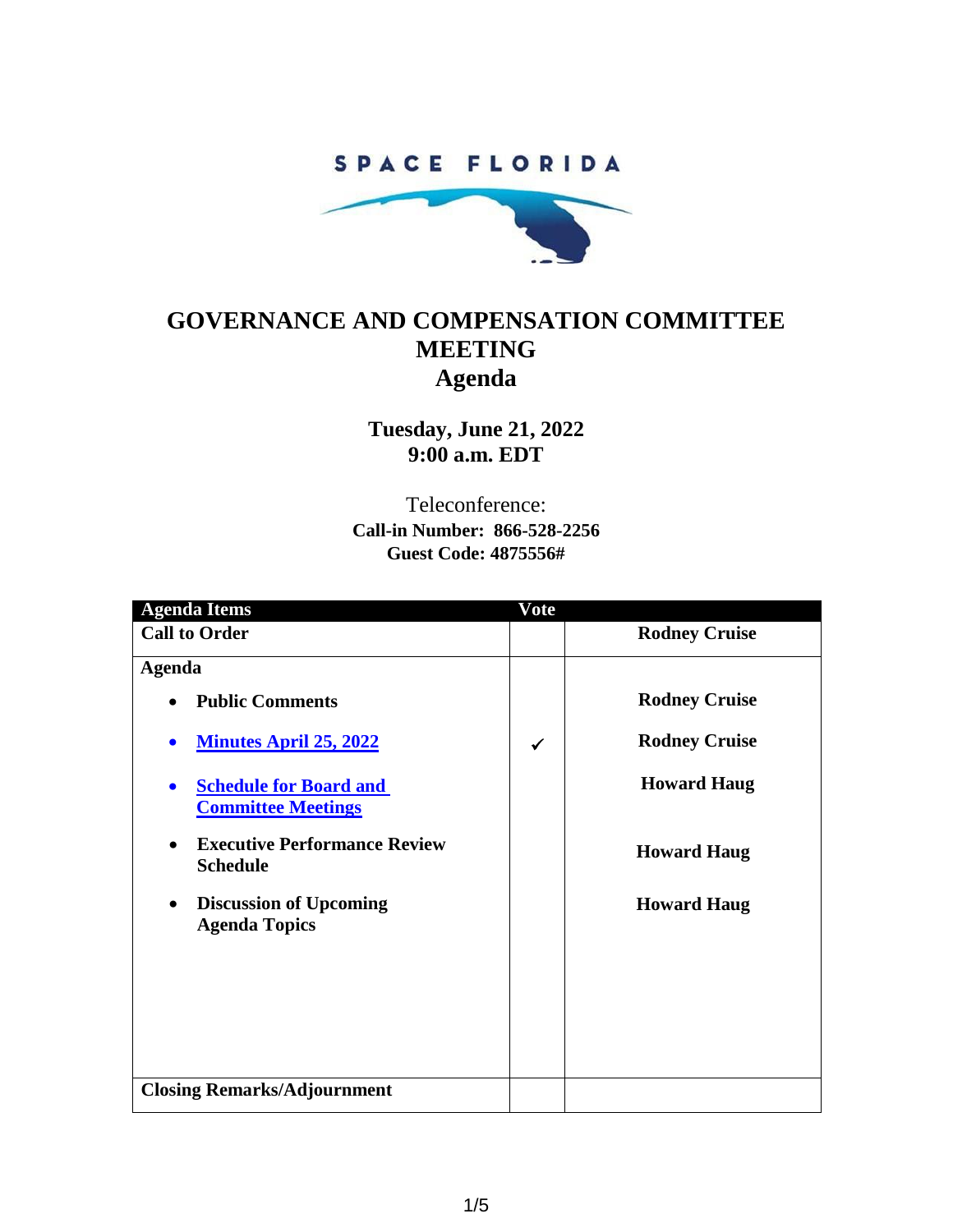# **Minutes April 25, 2022**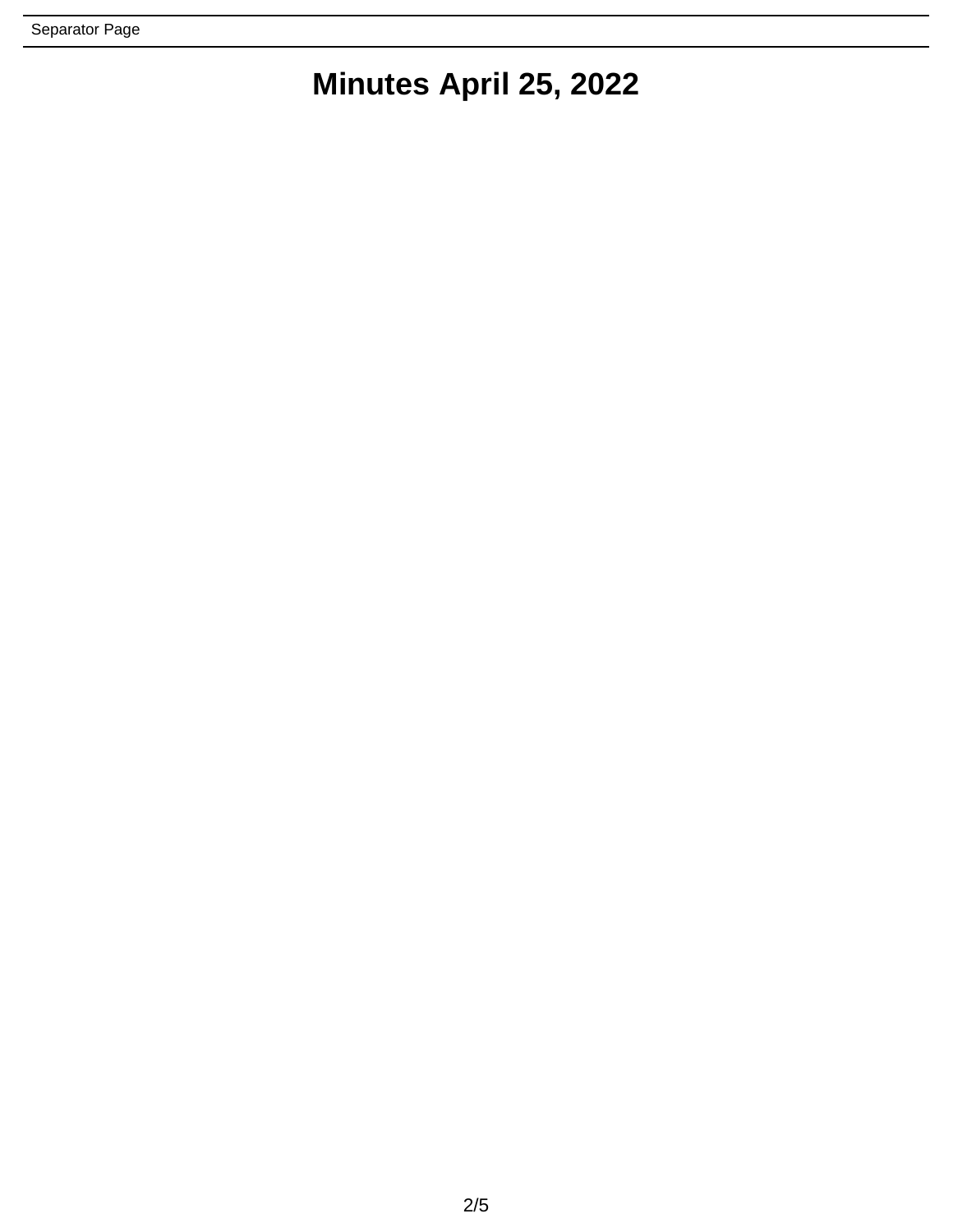#### SPACE FLORIDA



#### **Draft Minutes of a Regular Meeting of the Space Florida Governance and Compensation Committee**

*A Regular meeting of the Space Florida Governance and Compensation Committee was held by teleconference on April 25, 2022. The meeting was called to order at 9:00 a.m. EDT.*

#### **COMMITTEE MEMBERS PRESENT:**

Rodney Cruise (Chair) Mori Hosseini

#### **SPACE FLORIDA STAFF PRESENT:**

Frank DiBello Howard Haug Todd Romberger Ron Lau Sharon Spratt Rhonda Rosa Desiree Mayfield Elizabeth Loving

Rodney Cruise thanked the committee members for attending and stated that the meeting is being conducted in accordance with the Sunshine and Public Record laws of Florida.

There were no public comments.

The first order of business was the approval of the prior Governance & Compensation Committee meeting minutes.

#### *Mori Hosseini made a motion to approve the Governance and Compensation Committee Minutes from January 13, 2022, which was seconded by Rodney Cruise, and approved unanimously.*

The second item was a review of the proposed schedule for Space Florida Board and Committee meetings through the fall of 2024. The Committee made a recommendation to poll the full Board for any conflicts associated with the proposed schedule.

The third item for review by the committee was the Executive Annual Review of the President and CEO and EVP, Treasurer and Chief Investment Officer:

- Howard Haug described the new process for the committee.
- The committee asked Mr. Haug and Mr. DiBello to remain for an open discussion.
- The committee requested additional evaluation material from management including the performance rankings from the Vice President level and up and recommended the full board perform officer ratings.
- The committee discussed the benchmarking study from Harrington and Associates that was previously provided to the committee and board and stated the importance of appropriate organizational structure identification, securing of qualified personnel, scaling up and succession planning.

#### **CLOSING REMARKS & ADJOURNMENT**

The meeting adjourned at 9:28 a.m. (EDT)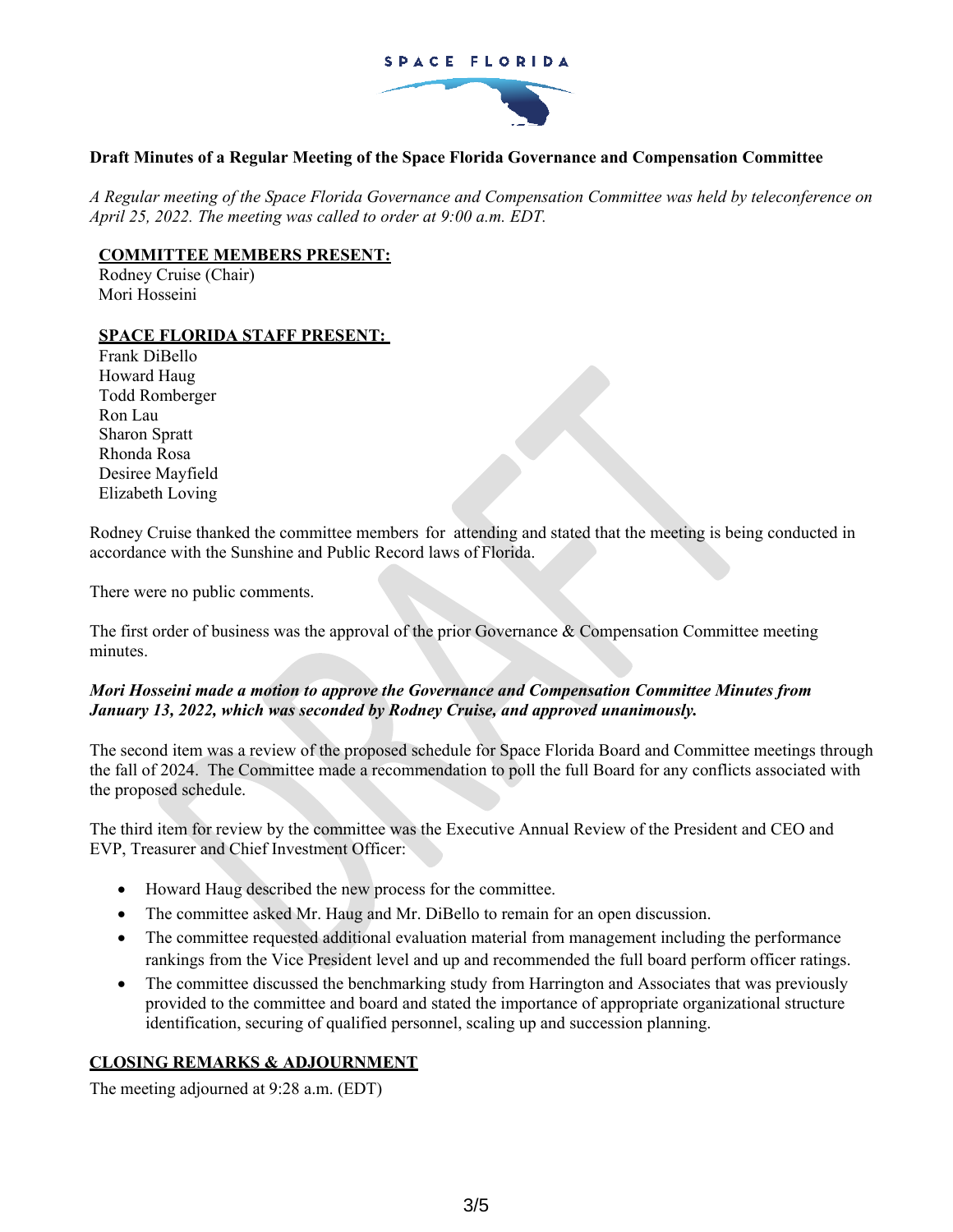# **Schedule for Board and Committee Meetings**